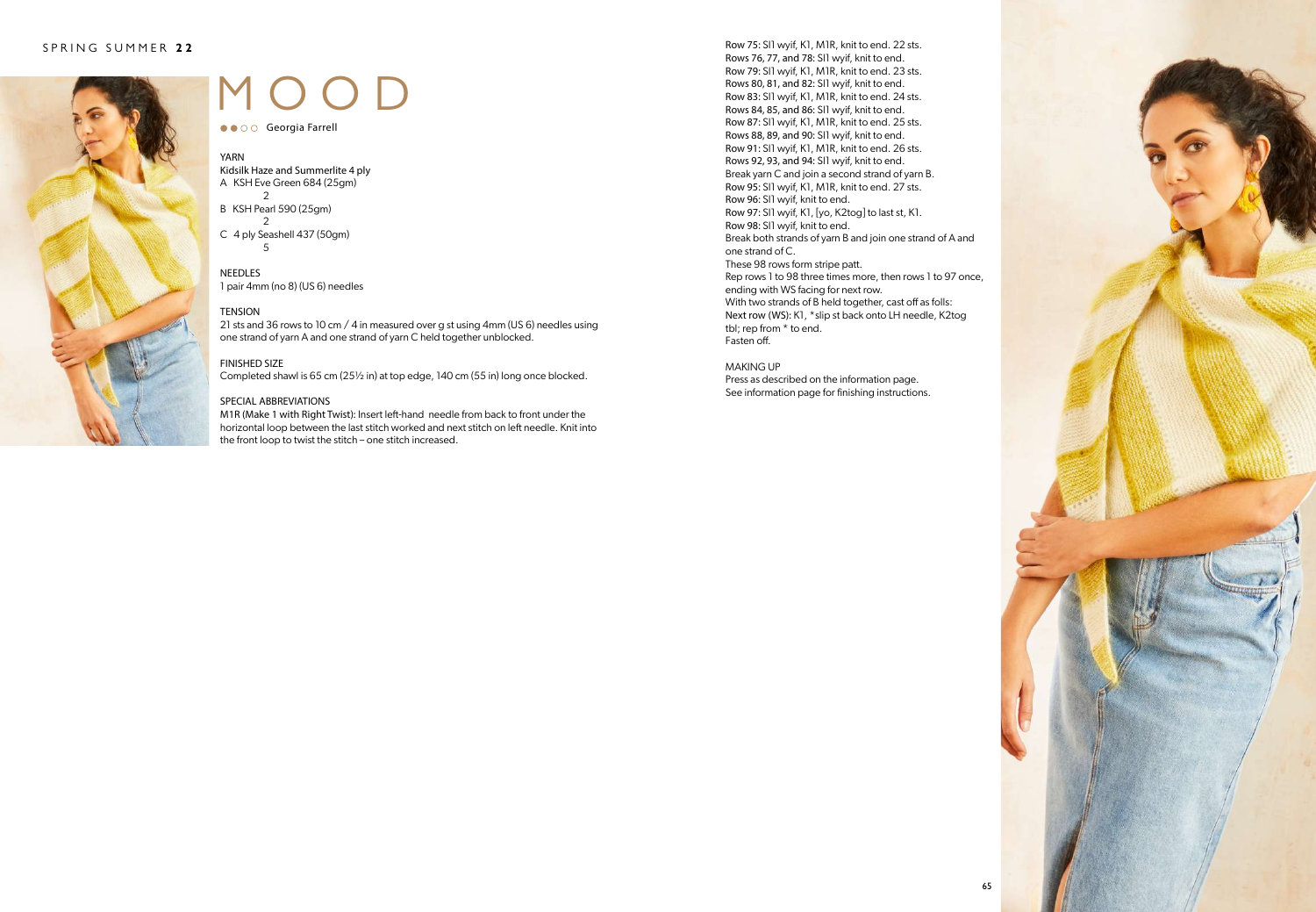

### OVE

● ● ○ ○ Martin Storey

YARN Kidsilk Haze (25gm) 6 (photographed in White 612)

NEEDLES 1 pair 3¼mm (no 10) (US 3) needles

TENSIONS 25 sts and 36 rows to 10 cm / 4 in measured over lace patt using 3¼mm (US 3) needles.

FINISHED SIZE Completed shawl is 51 cm (20 in) wide and 213 cm (84 in) long once blocked.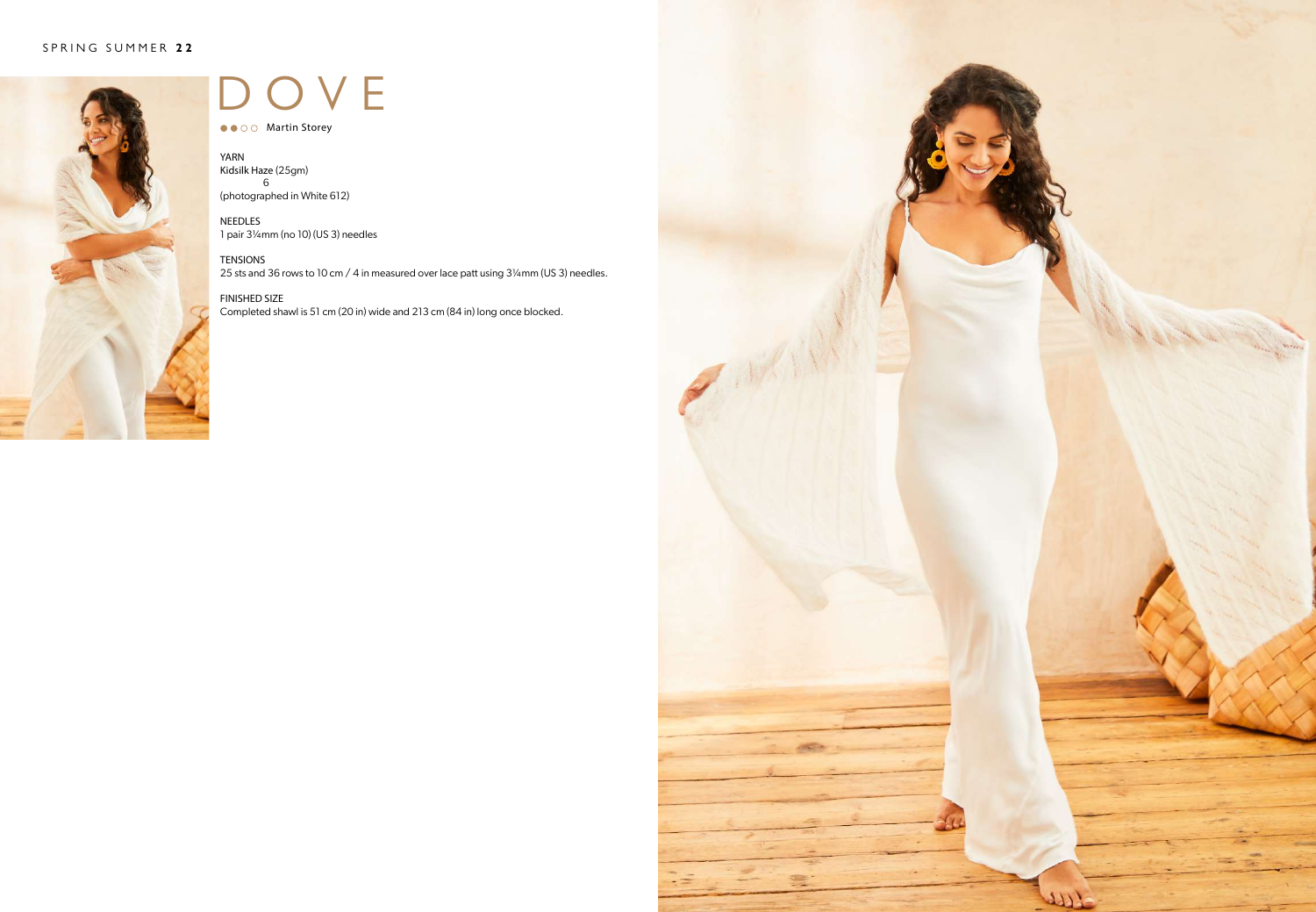

### EVE ●● ○ ○ Georgia Farrell

| <b>SIZE</b>                                                             |                 |               |               |               |                                                 |           |       |                 |
|-------------------------------------------------------------------------|-----------------|---------------|---------------|---------------|-------------------------------------------------|-----------|-------|-----------------|
| To fit bust (cm/in)                                                     |                 |               |               |               |                                                 |           |       |                 |
| 71-76                                                                   | 81-86           | 91-97         |               |               | 102-107 112-117 122-127 132-137 142-147 152-147 |           |       |                 |
| 28-30                                                                   | $32 - 34$       | 36-38         | 40-42         | 44-46         | 48-50                                           | $52 - 54$ | 56-58 | 60-62           |
| Actual bust measurement of garment                                      |                 |               |               |               |                                                 |           |       |                 |
| 92                                                                      | 102             | 112           | 122           | 132           | 142                                             | 152       | 162   | 172             |
| 36                                                                      | $40\frac{1}{4}$ | 44            | 481/4         | 513/4         | 56                                              | 59%       | 64    | $67\frac{1}{2}$ |
| YARN<br>Kidsilk Haze and Summerlite 4 ply<br>A KSH Eve Green 684 (25qm) |                 |               |               |               |                                                 |           |       |                 |
| $\mathcal{P}$                                                           | $\mathcal{P}$   | $\mathcal{P}$ | $\mathcal{P}$ | 2             | $\mathcal{P}$                                   | 3         | 3     | 3               |
| B KSH Cream 634 (25gm)                                                  |                 |               |               |               |                                                 |           |       |                 |
| 2                                                                       | $\mathcal{P}$   | $\mathcal{P}$ | $\mathcal{P}$ | $\mathcal{P}$ | $\mathcal{P}$                                   | 3         | 3     | 3               |
| C 4 ply Seashell 437 (50gm)                                             |                 |               |               |               |                                                 |           |       |                 |
| 3                                                                       | 3               | 4             | 4             | 4             | 5                                               | 6         | 6     | 6               |
|                                                                         |                 |               |               |               |                                                 |           |       |                 |

#### NEEDLES

1 pair 2½mm (no 12/13) (US 1/2) needles 1 pair 3mm (no 11) (US 2/3) needles 2½mm (no 12/13) (US 1/2) circular needle 40 cm long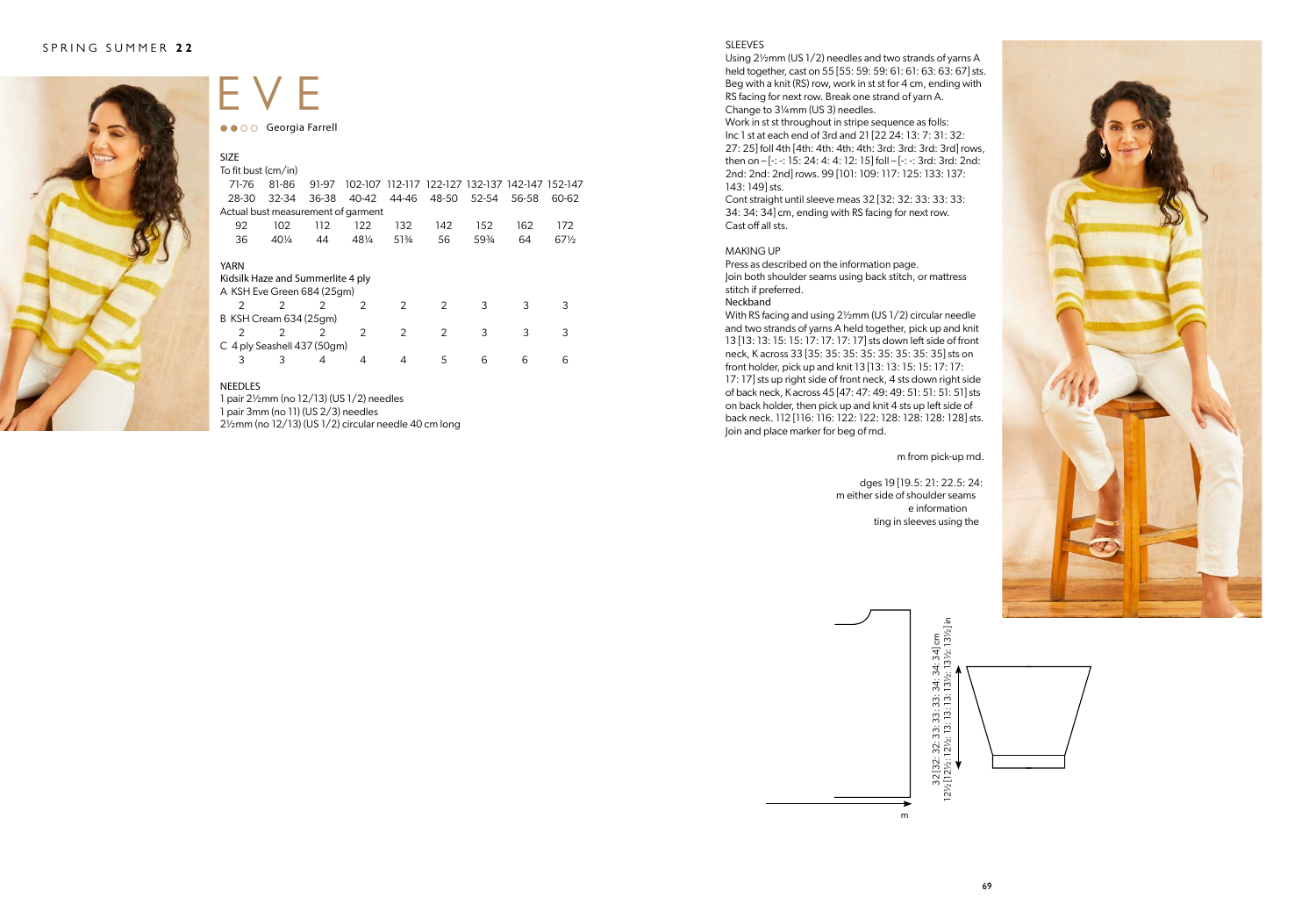

# FIRE

●● ○ ○ Quail Studio

| <b>SIZE</b><br>To fit bust (cm/in) |           |       |       |       |                                                 |       |        |        |
|------------------------------------|-----------|-------|-------|-------|-------------------------------------------------|-------|--------|--------|
|                                    |           |       |       |       |                                                 |       |        |        |
| 71-76                              | 81-86     | 91-97 |       |       | 102-107 112-117 122-127 132-137 142-147 152-147 |       |        |        |
| 28-30                              | $32 - 34$ | 36-38 | 40-42 | 44-46 | 48-50                                           | 52-54 | 56-58  | 60-62  |
| Actual bust measurement of garment |           |       |       |       |                                                 |       |        |        |
| 98                                 | 109       | 119   | 130   | 140   | 150                                             | 161   | 171    | 182    |
| 383/4                              | $42\%$    | 47    | 51    | 55    | 591/4                                           | 631/4 | $67\%$ | $71\%$ |
| <b>YARN</b>                        |           |       |       |       |                                                 |       |        |        |
| Creative Linen (100gm)             |           |       |       |       |                                                 |       |        |        |
| 3                                  |           | 3     | 3     | 3     | 4                                               |       | 4      |        |

(photographed in Cloud 620 & Natural 621)

#### NEEDLES

1 pair 4½mm (no 7) (US 7) needles 4mm (no 8) (US 6) circular needle at least 100 cm long

#### EXTRAS

Stitch holder Stitch markers

#### TENSION

23 sts and 32 rows to 10 cm / 4 in measured over rib patt using 4½mm (US 7) needles.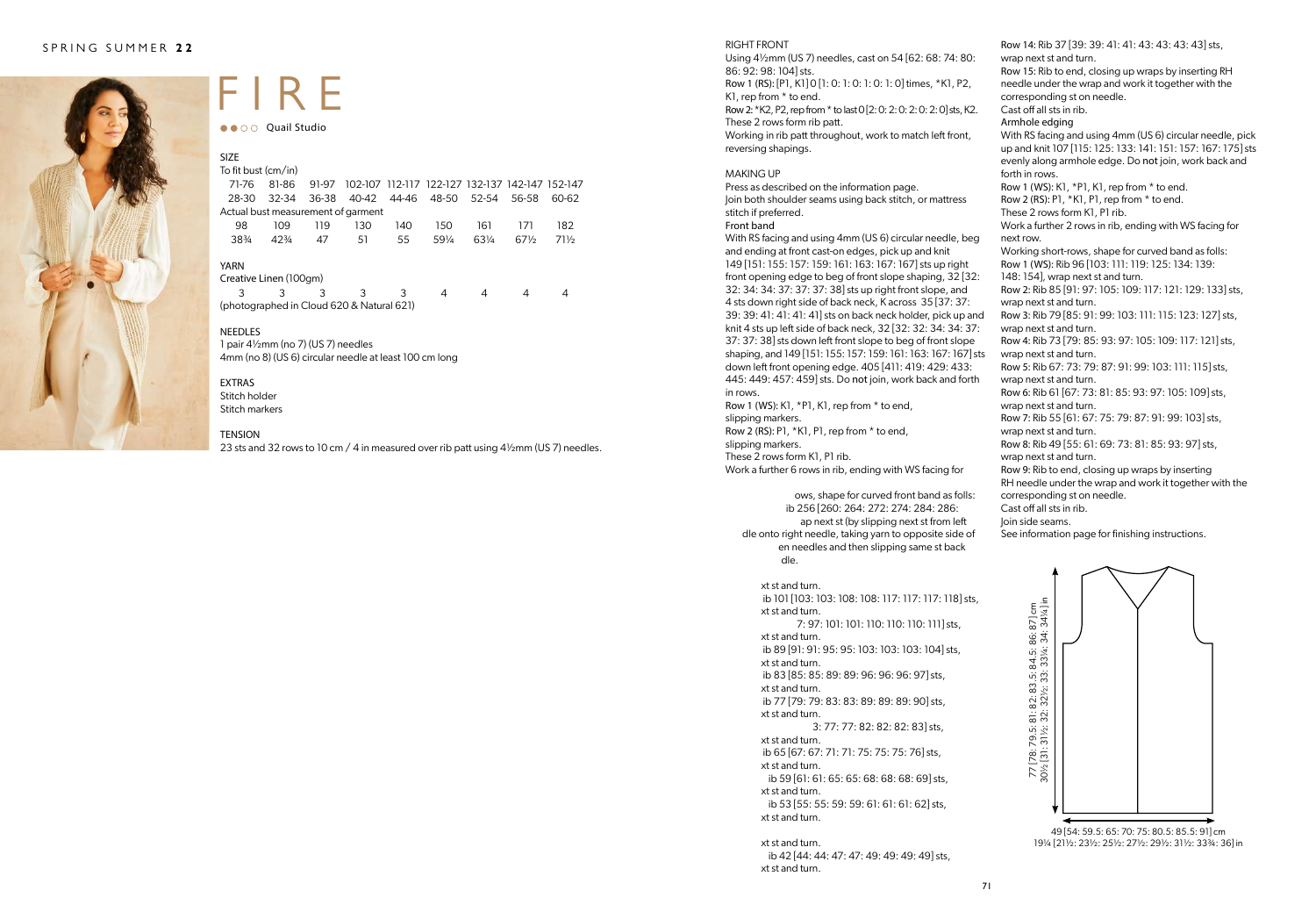

# LINEN

 $\bullet \bullet \circ \circ$  Chloe Thurlow

| <b>SIZE</b>                           |       |               |       |               |                                                 |               |       |       |
|---------------------------------------|-------|---------------|-------|---------------|-------------------------------------------------|---------------|-------|-------|
| To fit bust $\langle$ cm/in $\rangle$ |       |               |       |               |                                                 |               |       |       |
| 71-76                                 | 81-86 | 91-97         |       |               | 102-107 112-117 122-127 132-137 142-147 152-157 |               |       |       |
| 28-30                                 | 32-34 | 36-38         | 40-42 | 44-46         | 48-50                                           | 52-54         | 56-58 | 60-62 |
| Actual bust measurement of garment    |       |               |       |               |                                                 |               |       |       |
| 76                                    | 86    | 96            | 106   | 116           | 126                                             | 136           | 146   | 156   |
| 30                                    | 34    | 38            | 42    | 46            | 50                                              | 54            | 58    | 62    |
|                                       |       |               |       |               |                                                 |               |       |       |
| YARN                                  |       |               |       |               |                                                 |               |       |       |
| Summerlite DK (50gm)                  |       |               |       |               |                                                 |               |       |       |
| <b>Striped Version</b>                |       |               |       |               |                                                 |               |       |       |
| A White 465                           |       |               |       |               |                                                 |               |       |       |
| $\mathcal{P}$                         | 2     | $\mathcal{P}$ | 3     | 3             | 3                                               | 4             | 4     | 4     |
| B Summer 453                          |       |               |       |               |                                                 |               |       |       |
|                                       | 1     | $\mathcal{P}$ | 2     | $\mathcal{P}$ | $\mathcal{P}$                                   | $\mathcal{P}$ | 2     | 2     |
| <b>Plain Version</b>                  |       |               |       |               |                                                 |               |       |       |
| 3                                     | 3     | 4             | 4     | 4             | 5                                               | 5             | 5     | 6     |
| (photographed in Linen 460)           |       |               |       |               |                                                 |               |       |       |

#### NEEDLES

1 pair 3¼ mm (no 10) (US 3) needles

1 pair 3¾mm (no 9) (US 5) needles

3¾mm (no 9) (US 5) circular needle at least 40 cm long

#### EXTRAS

Stitch holders

#### TENSION

22 sts and 30 rows to 10 cm / 4 in measured over st st using 3<sup>34</sup>mm (US 5) needles.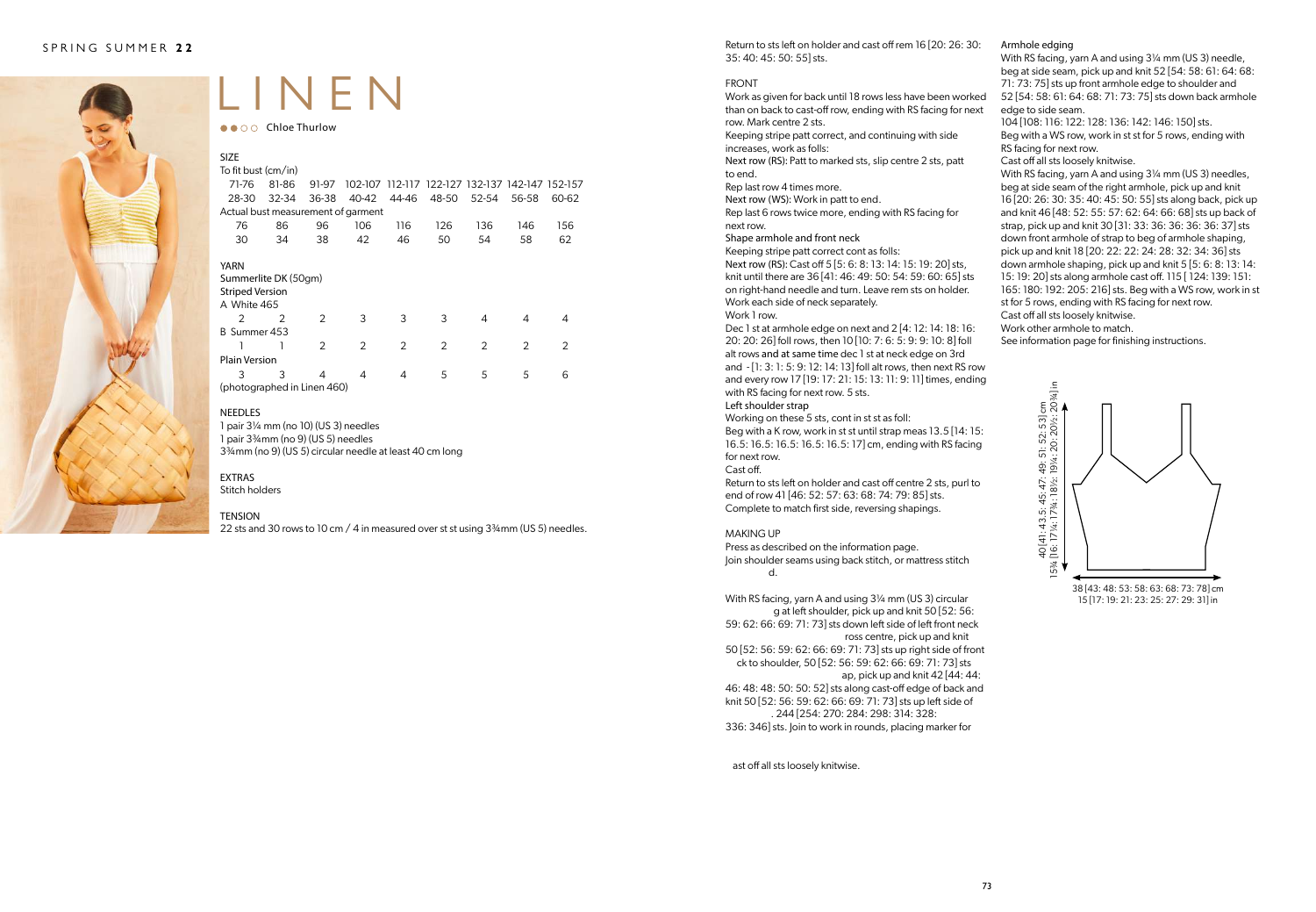

# MACAROON

●● ○ ○ Quail Studio

| <b>SIZE</b>                             |                 |                |                 |       |                                                 |                |       |       |
|-----------------------------------------|-----------------|----------------|-----------------|-------|-------------------------------------------------|----------------|-------|-------|
| To fit bust (cm/in)                     |                 |                |                 |       |                                                 |                |       |       |
| 71-76                                   | 81-86           | 91-97          |                 |       | 102-107 112-117 122-127 132-137 142-147 152-147 |                |       |       |
| 28-30                                   | 32-34           | 36-38          | 40-42           | 44-46 | 48-50                                           | 52-54          | 56-58 | 60-62 |
| Actual bust measurement of garment      |                 |                |                 |       |                                                 |                |       |       |
| 78                                      | 87              | 96             | 108             | 118   | 127                                             | 137            | 148   | 158   |
| $31\frac{1}{2}$                         | $34\frac{1}{4}$ | 38             | $42\frac{1}{2}$ | 461/4 | 50                                              | 53%            | 581/4 | 62    |
| <b>YARN</b>                             |                 |                |                 |       |                                                 |                |       |       |
| Creative Linen (100gm)                  |                 |                |                 |       |                                                 |                |       |       |
| <b>Short Version</b>                    |                 |                |                 |       |                                                 |                |       |       |
| <b>Striped Version</b><br>A Mustard 647 |                 |                |                 |       |                                                 |                |       |       |
| 1                                       |                 |                |                 |       |                                                 |                |       |       |
| B Natural 621                           | 1               | 2              | 2               | 2     | 2                                               | 2              | 2     | 2     |
| ٦                                       | ı               | 1              | ı               | 1     | ı                                               | 1              | ı     | 2     |
| C Cloud 620                             |                 |                |                 |       |                                                 |                |       |       |
| $\overline{2}$                          | 2               | 2              | 3               | 3     | 3                                               | 3              | 3     | 4     |
| Plain version                           |                 |                |                 |       |                                                 |                |       |       |
| 3                                       | 3               | 4              | 4               | 5     | 5                                               | 5              | 6     | 6     |
| (not photographed)                      |                 |                |                 |       |                                                 |                |       |       |
|                                         |                 |                |                 |       |                                                 |                |       |       |
| Midi Version                            |                 |                |                 |       |                                                 |                |       |       |
| <b>Striped Version</b>                  |                 |                |                 |       |                                                 |                |       |       |
| A Mustard 647                           |                 |                |                 |       |                                                 |                |       |       |
| $\overline{2}$                          | $\overline{2}$  | $\overline{2}$ | $\overline{2}$  | 2     | $\overline{2}$                                  | $\overline{2}$ | 3     | 3     |
| B Natural 621                           |                 |                |                 |       |                                                 |                |       |       |
| 1                                       | 1               | 1              | ı               | 2     | 2                                               | 2              | 2     | 2     |
| C Cloud 620                             |                 |                |                 |       |                                                 |                |       |       |
| $\mathcal{P}$<br><b>Plain Version</b>   | 3               | 3              | 3               | 3     | $\overline{4}$                                  | 4              | 5     | 5     |
| 4                                       | $\overline{4}$  | 5              | 6               | 6     | 6                                               | 7              | 8     |       |
| (photographed in Cloud 620)             |                 |                |                 |       |                                                 |                |       | 8     |
|                                         |                 |                |                 |       |                                                 |                |       |       |

#### NEEDLES

1 pair 4mm (no 8) (US 6) needles

#### EXTRAS

Stitch holders

#### TENSION

17 sts and 24 rows to 10 cm / 4 in measured over lace patt (blocked) using 4mm (US 6) needles.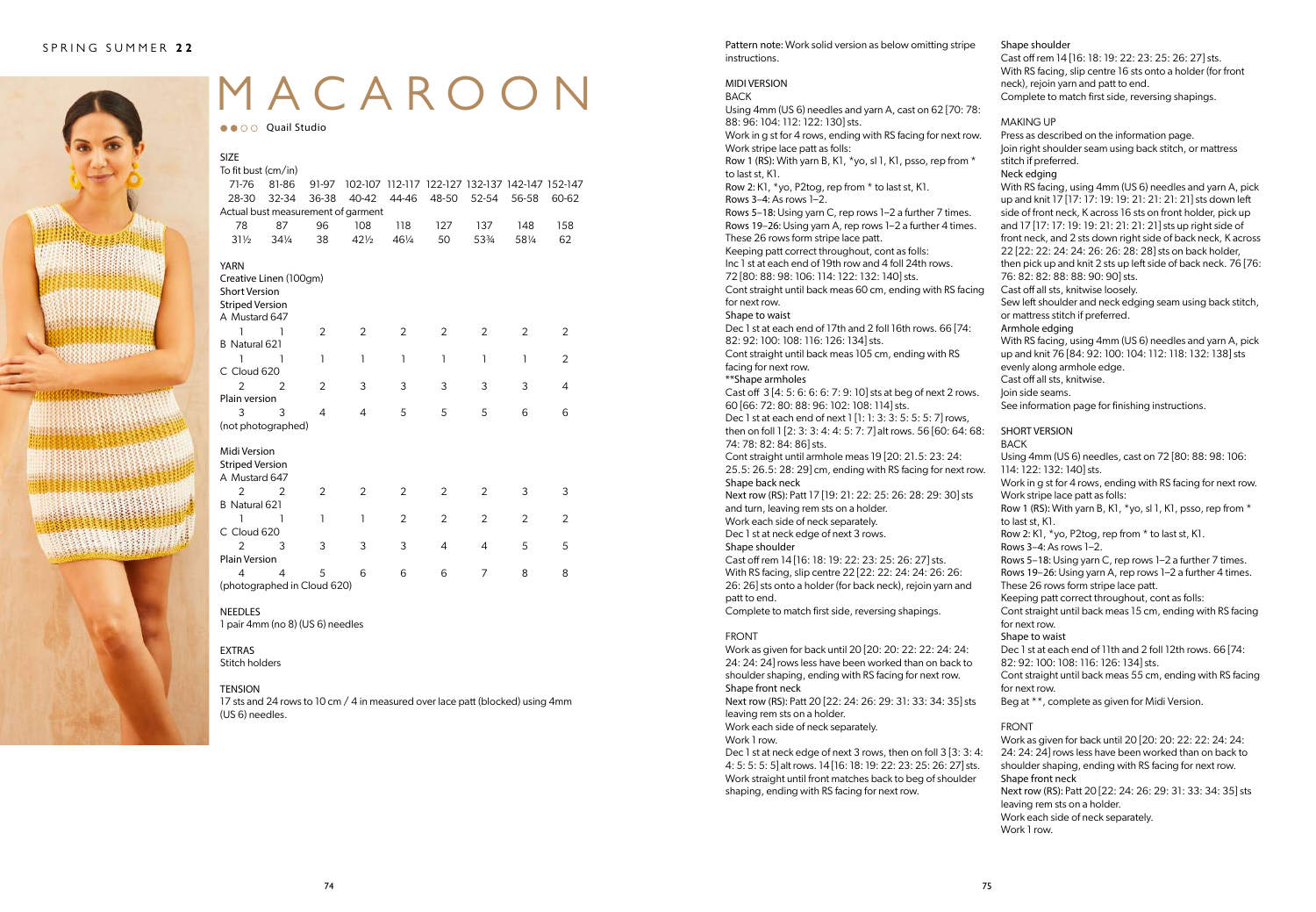

## MIST

●● ○ ○ Quail Studio

| <b>SIZE</b>                                        |           |       |       |       |                                                 |       |       |       |
|----------------------------------------------------|-----------|-------|-------|-------|-------------------------------------------------|-------|-------|-------|
| To fit bust (cm/in)                                |           |       |       |       |                                                 |       |       |       |
| 71-76                                              | 81-86     | 91-97 |       |       | 102-107 112-117 122-127 132-137 142-147 152-147 |       |       |       |
| 28-30                                              | $32 - 34$ | 36-38 | 40-42 | 44-46 | 48-50                                           | 52-54 | 56-58 | 60-62 |
| Actual bust measurement of garment                 |           |       |       |       |                                                 |       |       |       |
| 84                                                 | 94        | 104   | 114   | 124   | 134                                             | 144   | 154   | 164   |
| 33                                                 | 37        | 41    | 45    | 49    | 53                                              | 57    | 61    | 65    |
| <b>YARN</b>                                        |           |       |       |       |                                                 |       |       |       |
| Summerlite 4 ply (50gm)                            |           |       |       |       |                                                 |       |       |       |
| 5                                                  | 6         | 6     |       |       | 8                                               | 8     | 9     | 9     |
| (photographed in Seashell 437 & Touch of Gold 439) |           |       |       |       |                                                 |       |       |       |

#### NEEDLES

1 pair 3½mm (no 9/10) (US 4) needles

#### EXTRAS Stitch holders

Stitch markers

#### TENSION

24 sts and 36 rows to 10 cm / 4 in measured over st st using 3½ mm (US 6) needles.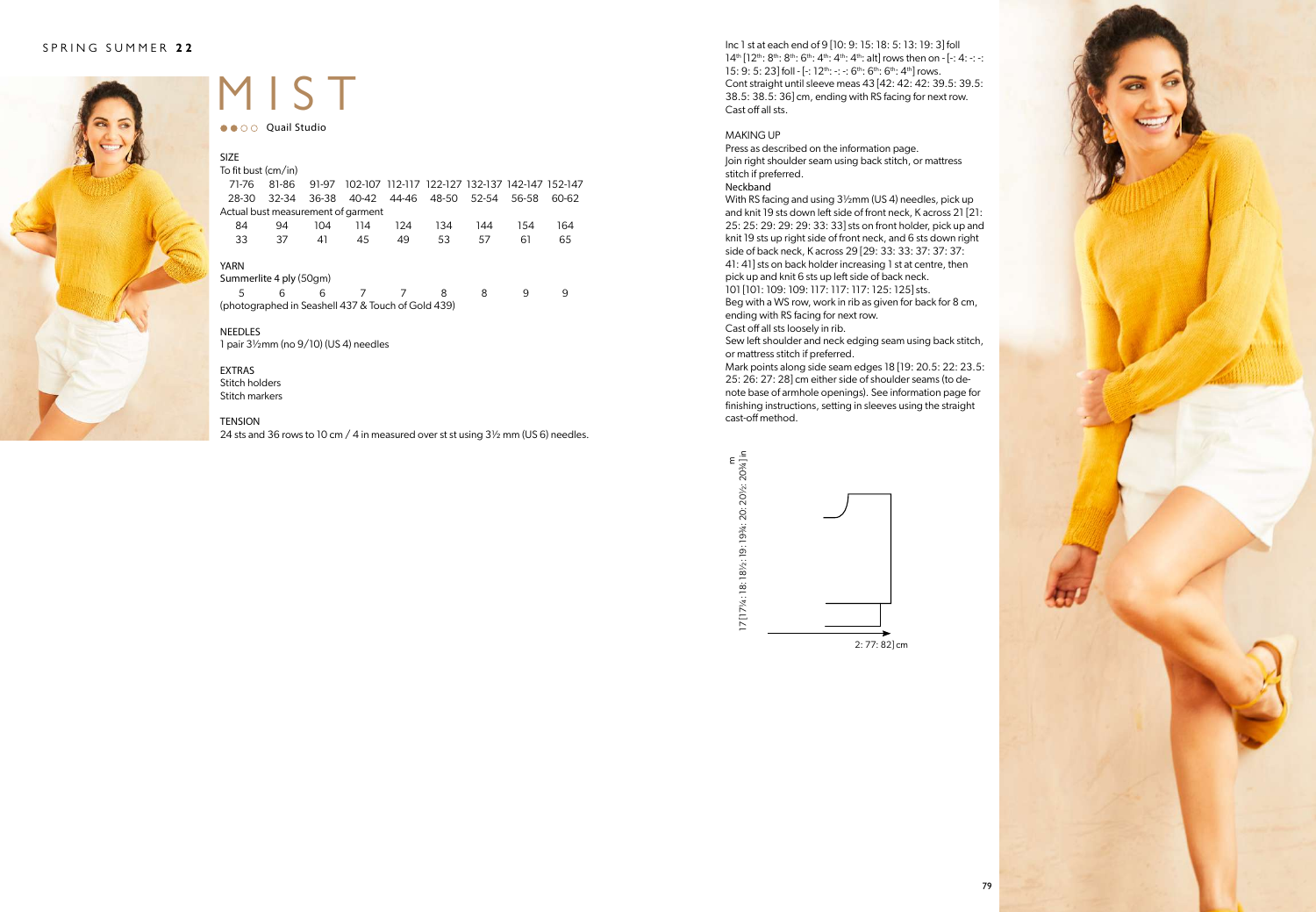

### SUMMER

●● ○ ○ Quail Studio

| <b>SIZE</b>                                        |           |        |                 |                 |                                                 |                 |       |               |
|----------------------------------------------------|-----------|--------|-----------------|-----------------|-------------------------------------------------|-----------------|-------|---------------|
| To fit bust (cm/in)                                |           |        |                 |                 |                                                 |                 |       |               |
| 71-76                                              | 81-86     | 91-97  |                 |                 | 102-107 112-117 122-127 132-137 142-147 152-147 |                 |       |               |
| 28-30                                              | $32 - 34$ | 36-38  |                 |                 | 40-42 44-46 48-50                               | 52-54           | 56-58 | 60-62         |
| Actual hip measurement of garment (unstretched)    |           |        |                 |                 |                                                 |                 |       |               |
| 60                                                 | 70        | 80     | 90              | 100             | 110                                             | 120             | 130   | 140           |
| $23\%$                                             | $27\%$    | $31\%$ | $35\frac{1}{2}$ | $39\frac{1}{4}$ | 431/4                                           | $47\frac{1}{4}$ | 511/4 | 55            |
| YARN                                               |           |        |                 |                 |                                                 |                 |       |               |
| Summerlite 4 ply                                   |           | (50gm) |                 |                 |                                                 |                 |       |               |
| 5                                                  | 5         | 6      |                 |                 | 8                                               | 8               | q     | $\mathcal{L}$ |
| (photographed in Seashell 437 & Touch of Gold 439) |           |        |                 |                 |                                                 |                 |       |               |

#### NEEDLES

3½mm (no 10/9) (US 4) circular needle no more than 60 [70: 80: 90: 100: 110: 120: 130: 140] cm long

#### EXTRAS

Waist length of 2.5 cm wide elastic Stitch markers

#### **TENSION**

32 sts and 34 rounds to 10 cm / 4 in measured over rib (unstretched) using 3½mm (US 4) circular needle.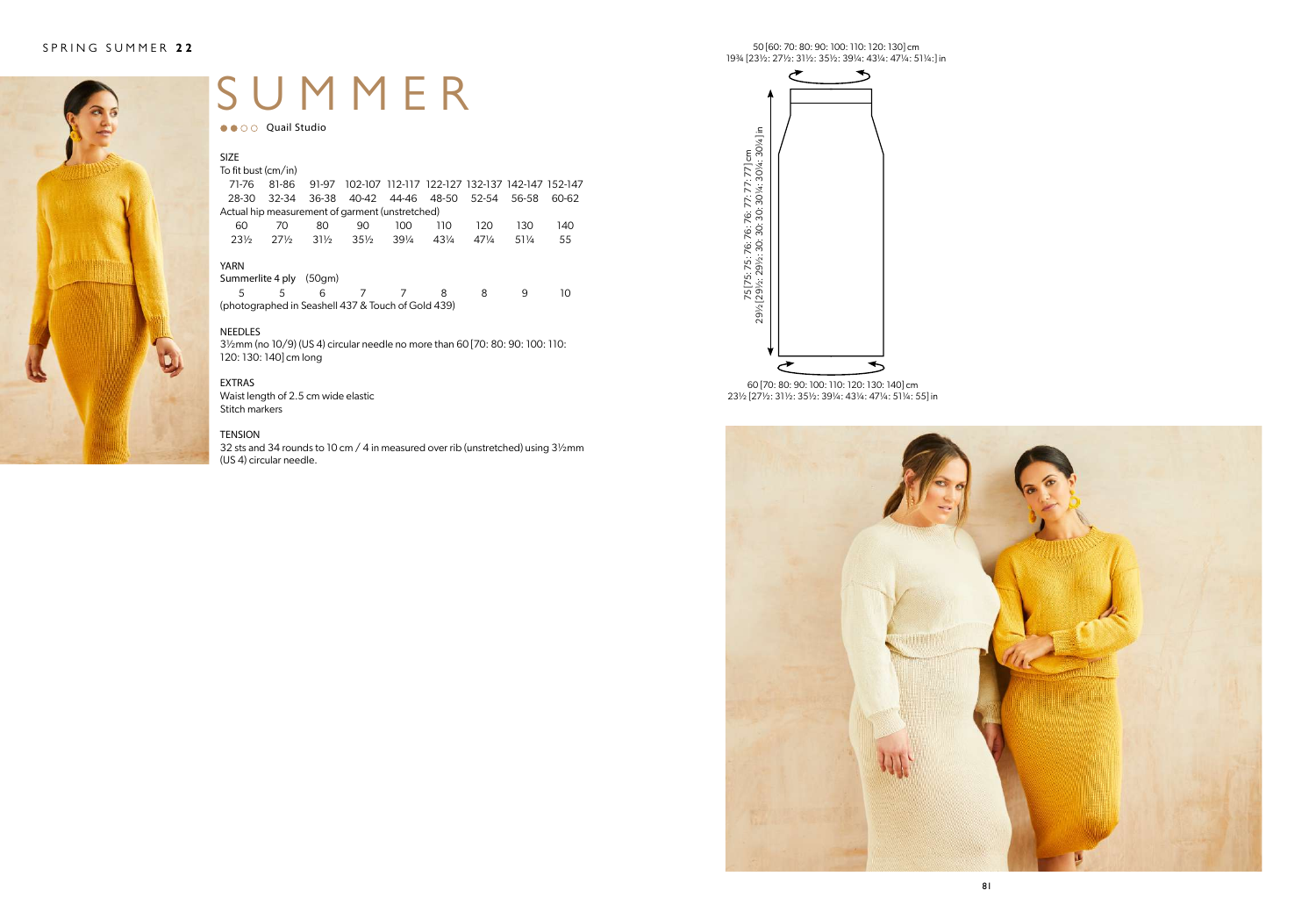

# SEASHELL

 $\bullet \bullet \circ \circ$  Chloe Thurlow

| <b>SIZE</b>                                |       |       |     |     |                                                 |                 |        |       |
|--------------------------------------------|-------|-------|-----|-----|-------------------------------------------------|-----------------|--------|-------|
| To fit bust (cm/in)                        |       |       |     |     |                                                 |                 |        |       |
| 71-76                                      | 81-86 | 91-97 |     |     | 102-107 112-117 122-127 132-137 142-147 152-147 |                 |        |       |
| 28-30                                      | 32-34 | 36-38 |     |     | 40-42 44-46 48-50 52-54                         |                 | 56-58  | 60-62 |
| Actual bust measurement of garment         |       |       |     |     |                                                 |                 |        |       |
| 87                                         | 97    | 106   | 116 | 127 | 137                                             | 146             | 156    | 167   |
| $34\frac{1}{4}$                            | 381/4 | 413/4 | 46  | 50  | 54                                              | $57\frac{1}{2}$ | $61\%$ | 65%   |
| <b>YARN</b>                                |       |       |     |     |                                                 |                 |        |       |
| Cotton Glace (50gm)                        |       |       |     |     |                                                 |                 |        |       |
| 6                                          | 6     | 7     | 8   | 8   | 9                                               | 10              | 11     | 12.   |
| (photographed in Ochre 833 & Bleached 726) |       |       |     |     |                                                 |                 |        |       |

#### NEEDLES

1 pair 3mm (no 11) (US 2/3) needles 1 pair 3¼ mm (no 10) (US 3) needles

#### EXTRAS

Stitch holders Stitch markers

BUTTONS  $-5x$  small buttons

#### TENSION

23 sts and 32 rows to 10 cm / 4 in measured over st st using 3¼ mm (US 3) needles. 17 st lace panel measures 6.5 cm in width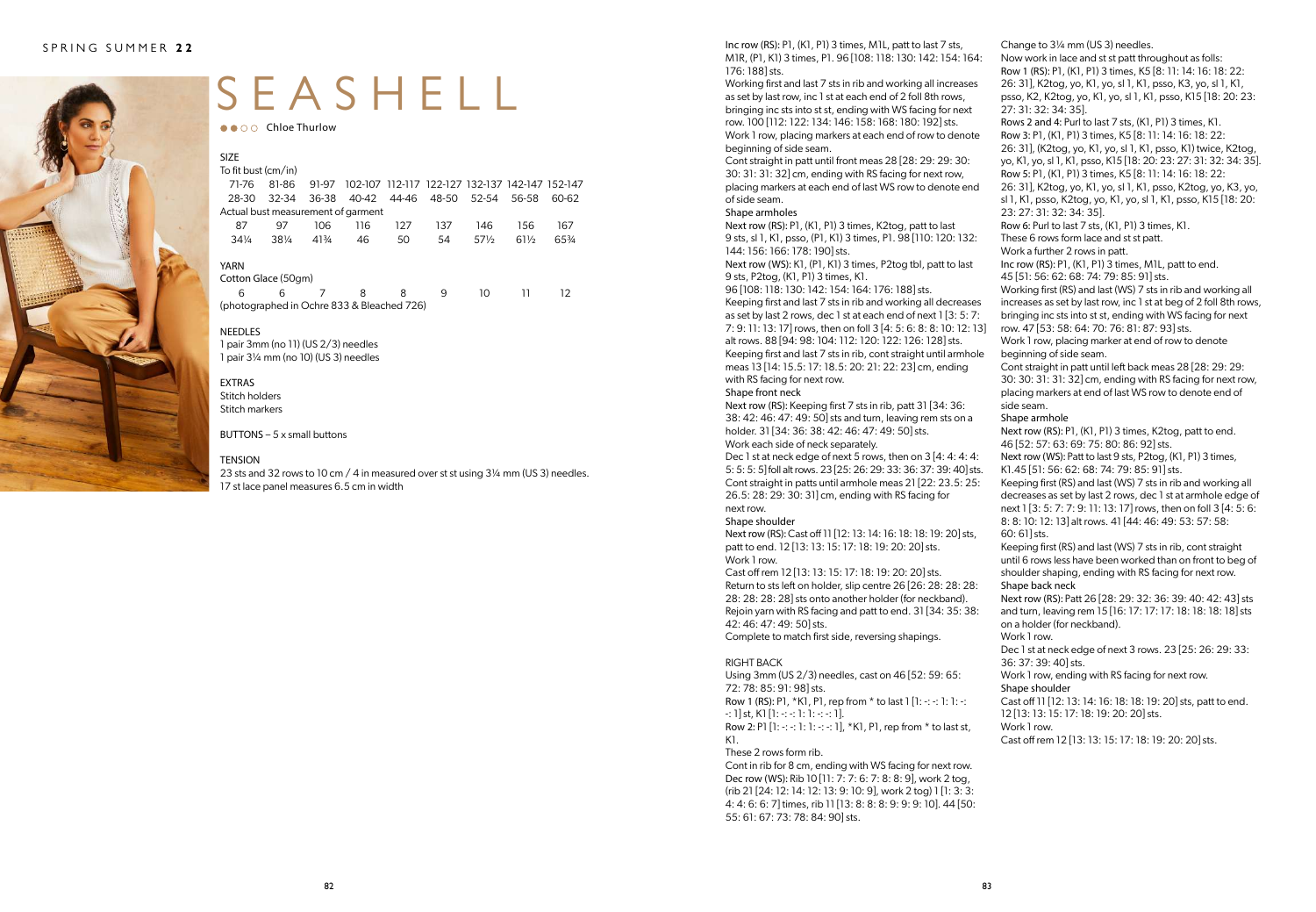

# GOLDEN

● ○ ○ ○ Lisa Richardson

| <b>SIZE</b>                                                                 |           |                 |                                    |       |                                                 |       |       |       |
|-----------------------------------------------------------------------------|-----------|-----------------|------------------------------------|-------|-------------------------------------------------|-------|-------|-------|
| To fit bust (cm/in)                                                         |           |                 |                                    |       |                                                 |       |       |       |
| 71-76                                                                       | 81-86     | 91-97           |                                    |       | 102-107 112-117 122-127 132-137 142-147 152-147 |       |       |       |
| 28-30                                                                       | $32 - 34$ | 36-38           | 40-42                              | 44-46 | 48-50                                           | 52-54 | 56-58 | 60-62 |
|                                                                             |           |                 | Actual bust measurement of garment |       |                                                 |       |       |       |
| 105                                                                         | 115       | 125             | 135                                | 145   | 155                                             | 165   | 175   | 185   |
| $41\frac{1}{4}$                                                             | $45\%$    | $49\frac{1}{4}$ | 531/4                              | 57    | 61                                              | 65    | 69    | 73    |
| <b>YARN</b><br>Creative Linen (100gm)<br>3<br>(photographed in Mustard 647) | 3         | 4               | 4                                  | 4     | 5                                               | 5     | 5     | 5     |

#### NEEDLES

1 pair 4½mm (no 7) (US 7) needles

#### EXTRAS

Stitch holder (or spare needle) Stitch markers

#### TENSION

16 sts and 20 rows to 10 cm / 4 in measured over drop st patt using 4½mm (US 7) needles.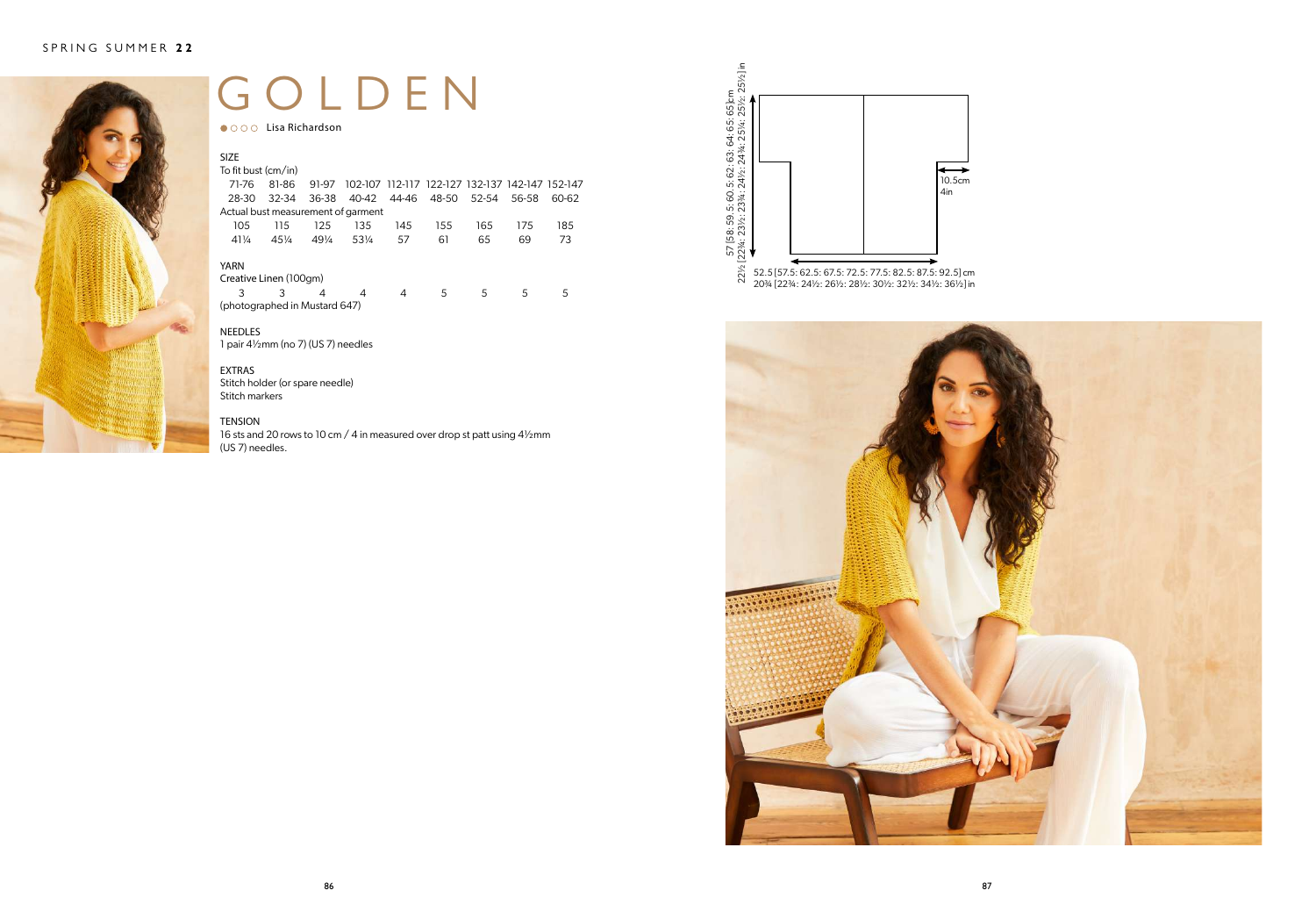

# MAGNOLIA

● ○ ○ ○ Erika Knight

| <b>SIZE</b><br>To fit bust (cm/in)                   |         |       |                         |                 |                                                 |        |       |        |
|------------------------------------------------------|---------|-------|-------------------------|-----------------|-------------------------------------------------|--------|-------|--------|
| 71-76                                                | 81-86   | 91-97 |                         |                 | 102-107 112-117 122-127 132-137 142-147 152-157 |        |       |        |
| 28-30                                                | 32-34   | 36-38 | 40-42 44-46 48-50 52-54 |                 |                                                 |        | 56-58 | 60-62  |
| Actual bust measurement of garment                   |         |       |                         |                 |                                                 |        |       |        |
| 104                                                  | 114     | 124   | 134                     | 144             | 154                                             | 164    | 174   | 184    |
| 41                                                   | $4.5\%$ | 48%   | $52\%$                  | $56\frac{1}{2}$ | $60\%$                                          | $64\%$ | 681/2 | $72\%$ |
| YARN                                                 |         |       |                         |                 |                                                 |        |       |        |
| Summerlite 4 ply (50gm)                              |         |       |                         |                 |                                                 |        |       |        |
| 8                                                    | 9       | 10    | 11                      | וו              | 12                                              | 13     | 14    | 15     |
| (photographed in Touch of Gold 439 & Pure White 417) |         |       |                         |                 |                                                 |        |       |        |

NEEDLES 1 pair 3mm (no 11) (US 2/3) needles

EXTRAS Stitch holders Stitch markers

BUTTONS – 9 x small buttons

#### **TENSION**

28 sts and 36 rows to 10 cm / 4 in measured over st st using 3mm (US 2/3) needles.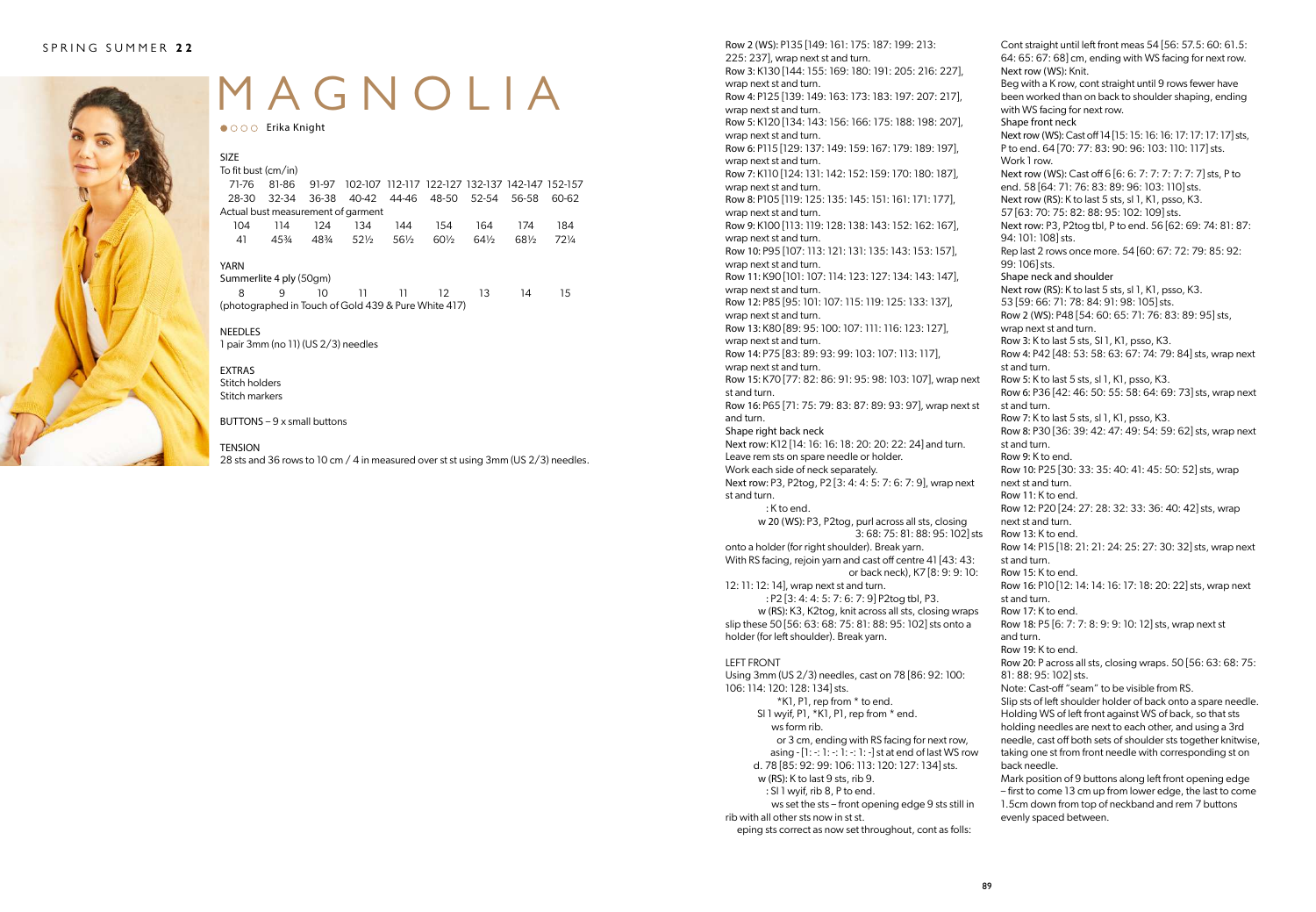

# OYSTER

●● ○ ○ Quail Studio

| <b>SIZE</b>                        |     |     |                                                             |       |      |       |       |        |
|------------------------------------|-----|-----|-------------------------------------------------------------|-------|------|-------|-------|--------|
| To fit bust (cm/in)                |     |     |                                                             |       |      |       |       |        |
| 71-76                              |     |     | 81-86 91-97 102-107 112-117 122-127 132-137 142-147 152-147 |       |      |       |       |        |
| 28-30                              |     |     | 32-34 36-38 40-42 44-46 48-50 52-54 56-58                   |       |      |       |       | 60-62  |
| Actual bust measurement of garment |     |     |                                                             |       |      |       |       |        |
| 104                                | 114 | 124 | 134                                                         | 144   | 154  | 164   | 174   | 184    |
| 41                                 | 45  | 49  | 53                                                          | 563⁄4 | 60\% | 643⁄4 | 681/2 | $72\%$ |
| YARN                               |     |     |                                                             |       |      |       |       |        |

Cotton Glace (50gm) 14 14 15 15 16 16 16 17 17 (photographed in Ochre 833 & Bleached 726)

#### NEEDLES

1 pair 3mm (no 11) (US 2/3) needles 1 pair 3½mm (no 9/10) (US 4) needles 3mm (no 11) (US 2/3) circular needle at least 100 cm long

EXTRAS Stitch holders Stitch markers

BUTTONS - 4

#### TENSION

24 sts and 36 rows to 10 cm / 4 in measured over patt st (blocked) using 3½mm (US 4) needles.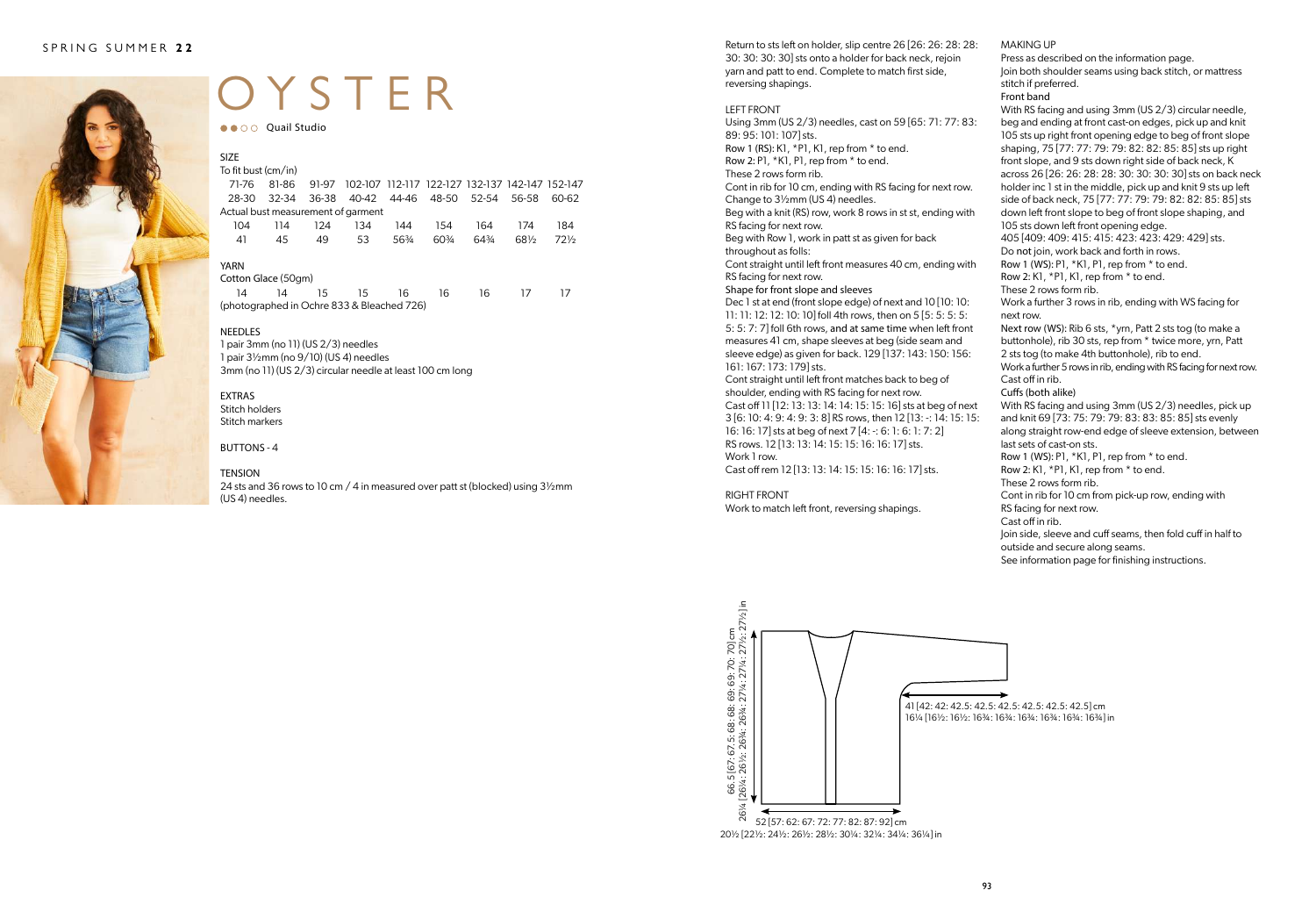

### PALE

**OCO** Quail Studio

| <b>SIZE</b>                        |                         |       |        |       |                                                 |       |       |       |
|------------------------------------|-------------------------|-------|--------|-------|-------------------------------------------------|-------|-------|-------|
| To fit bust (cm/in)                |                         |       |        |       |                                                 |       |       |       |
| 71-76                              | 81-86                   | 91-97 |        |       | 102-107 112-117 122-127 132-137 142-147 152-157 |       |       |       |
| 28-30                              | $32 - 34$               | 36-38 | 40-42  | 44-46 | 48-50                                           | 52-54 | 56-58 | 60-62 |
| Actual bust measurement of garment |                         |       |        |       |                                                 |       |       |       |
| 112                                | 122                     | 130   | 142    | 153   | 163                                             | 173   | 183   | 193   |
| 44                                 | 48                      | 52    | 56     | 60    | 64                                              | 68    | 72    | 76    |
|                                    |                         |       |        |       |                                                 |       |       |       |
| YARN                               |                         |       |        |       |                                                 |       |       |       |
| Kidsilk Haze and Summerlite 4 ply  |                         |       |        |       |                                                 |       |       |       |
| A KSH Cream 634 (25qm)             |                         |       |        |       |                                                 |       |       |       |
| 3                                  | $\overline{4}$          | 4     | 5      | 5     | 5                                               | 6     | 6     | 6     |
| B KSH Eve Green 684 (25qm)         |                         |       |        |       |                                                 |       |       |       |
| 3                                  | 4                       | 4     | 5      | 5     | 5                                               | 6     | 6     | 6     |
| $C$ 4 ply Ecru 436 (50gm)          |                         |       |        |       |                                                 |       |       |       |
| 4                                  | 4                       | 4     | 5      | 6     | 6                                               | 6     | 7     | 7     |
| D                                  | 4 ply Touch of Gold 439 |       | (50gm) |       |                                                 |       |       |       |
| 4                                  | 4                       | 4     | 5      | 6     | 6                                               | 6     |       |       |

#### NEEDLES

1 pair 3½mm (no 9/10) (US 4) needles 3½mm (no 9/10) (US 4) circular needle at least 120 cm long

#### EXTRAS

Stitch holders Stitch markers

#### TENSION

24 sts and 30 rows to 10 cm / 4 in measured over st st using 3½mm (US 4) needles and one strand of yarn A and one strand of yarn C held together throughout.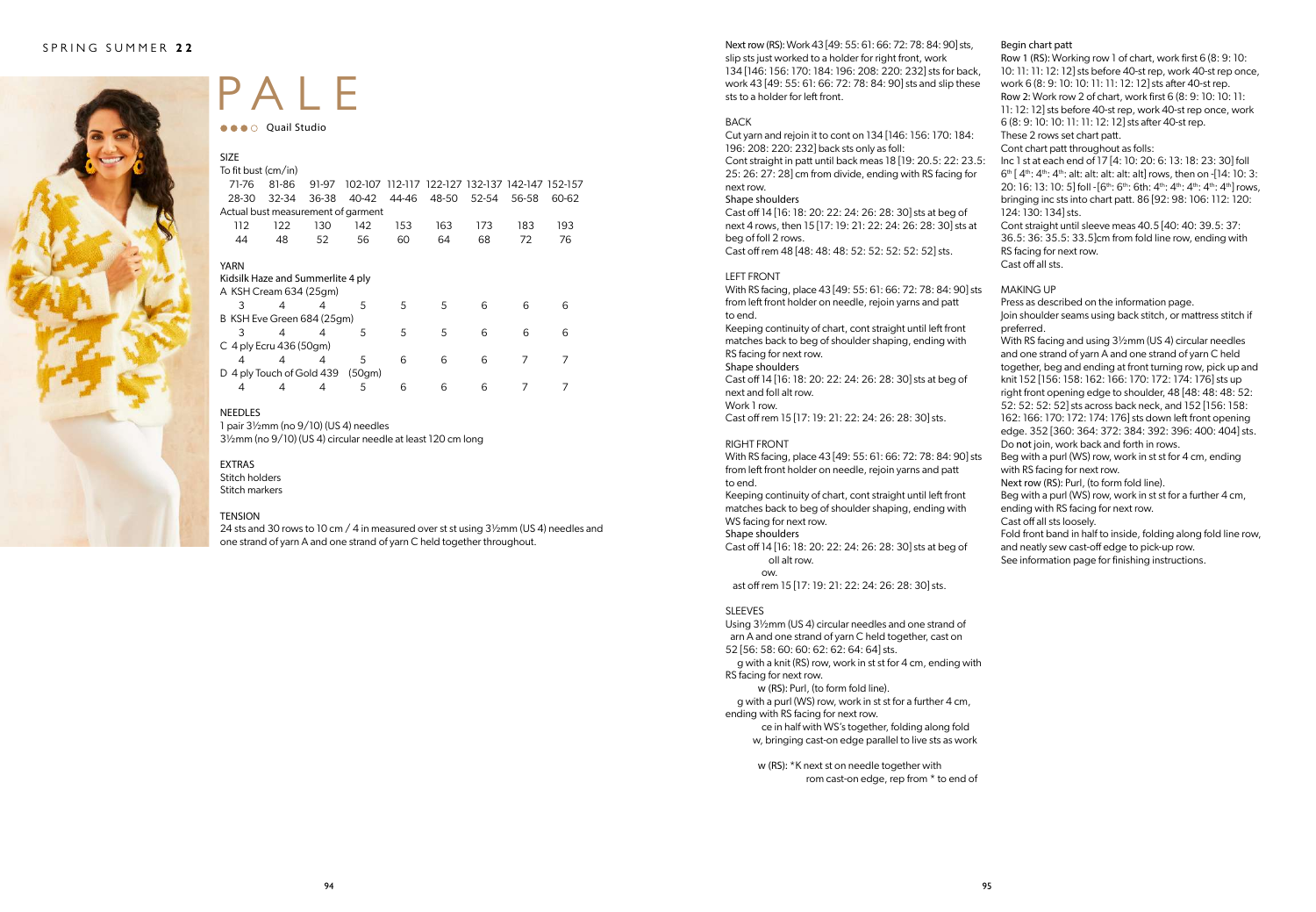

### PECAN

● ● ○ ○ Annika Andrea Wolke

### YARN<br>Summ

| Summerlite 4ply (50gm) |               |
|------------------------|---------------|
| A Pure White 417       | 3             |
| B Touch of Gold 439    | $\mathcal{P}$ |

NEEDLES 1 pair 3mm (no 11) (US 2/3) needles

**TENSION** 

27 sts and 36 rows to 10 cm / 4 in measured over st st using 3mm (US 2/3) needles.

#### FINISHED SIZE

Completed shawl is 191.5 cm (75½ in) at bottom edge, 108 cm (42½ in) at top edge and 39 cm (15½) deep once blocked.

#### SPECIAL ABBREVIATIONS

Knot Stitch (KS) = Insert tip of right needle into the third on left needle; lift it up and over the first 2 sts and off the needle; K1, yo, K1.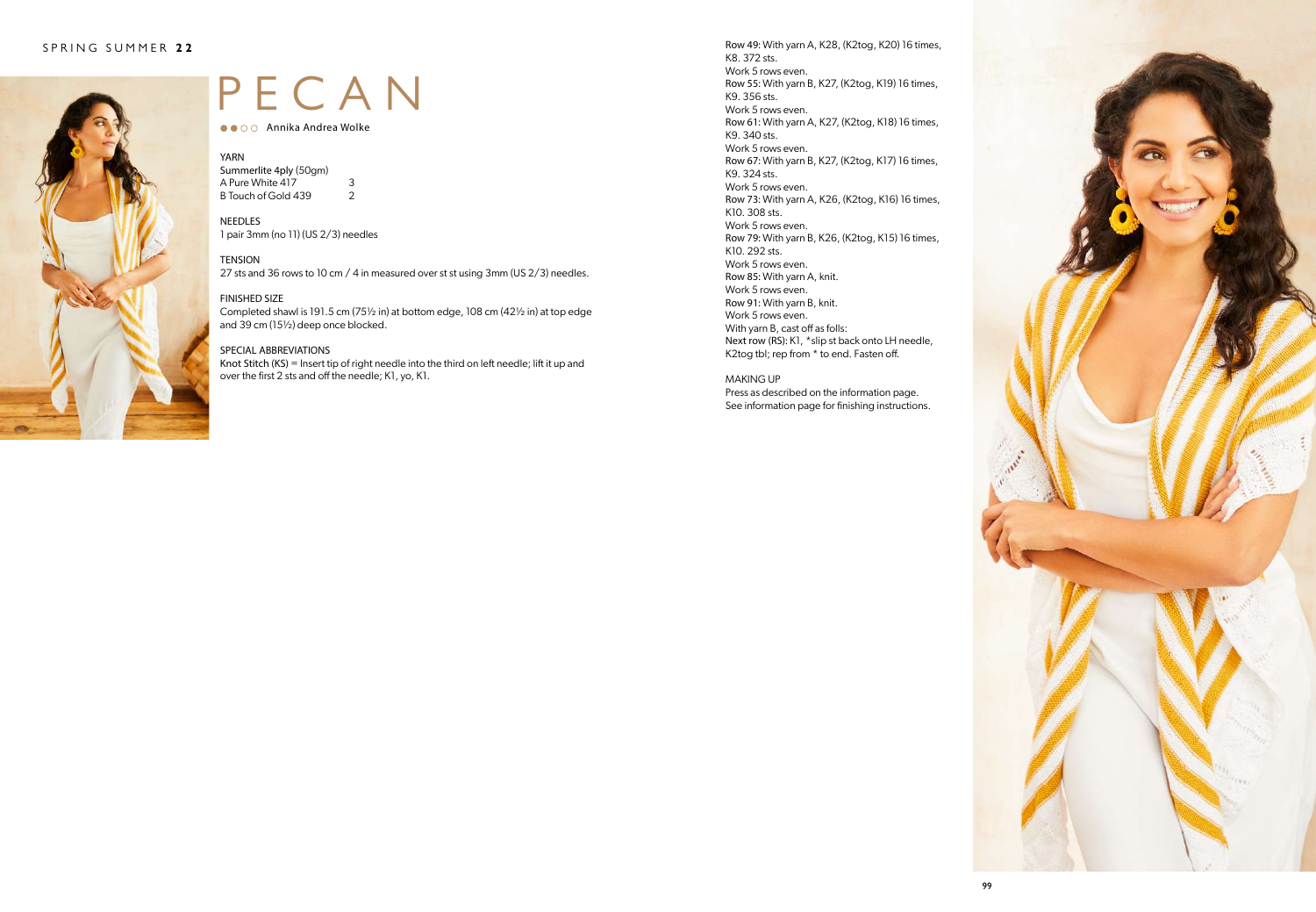

## MINERAL

●● ○ ○ Quail Studio

| <b>SIZE</b>                                  |           |       |       |       |                                                 |     |       |       |  |
|----------------------------------------------|-----------|-------|-------|-------|-------------------------------------------------|-----|-------|-------|--|
| To fit bust (cm/in)                          |           |       |       |       |                                                 |     |       |       |  |
| 71-76                                        | 81-86     | 91-97 |       |       | 102-107 112-117 122-127 132-137 142-147 152-147 |     |       |       |  |
| 28-30                                        | $32 - 34$ | 36-38 | 40-42 | 44-46 | 48-50 52-54                                     |     | 56-58 | 60-62 |  |
| Actual bust measurement of garment           |           |       |       |       |                                                 |     |       |       |  |
| 87                                           | 97        | 107   | 117   | 127   | 137                                             | 147 | 157   | 167   |  |
| 34                                           | 38        | 42    | 46    | 50    | 54                                              | 58  | 62    | 66    |  |
| YARN                                         |           |       |       |       |                                                 |     |       |       |  |
| Cotton Glace (50gm)                          |           |       |       |       |                                                 |     |       |       |  |
| 8                                            | 8         | q     | q     | 10    | 10                                              | 11  |       | 12    |  |
| (photographed in Mineral 856 & Bleached 726) |           |       |       |       |                                                 |     |       |       |  |

#### NEEDLES

1 pair 3½mm (no 9/10) (US 4) needles

#### EXTRAS Stitch holders

Stitch markers

#### TENSION

24 sts and 36 rows to 10 cm / 4 in measured over patt st (blocked) using 3½mm (US 4) needles.